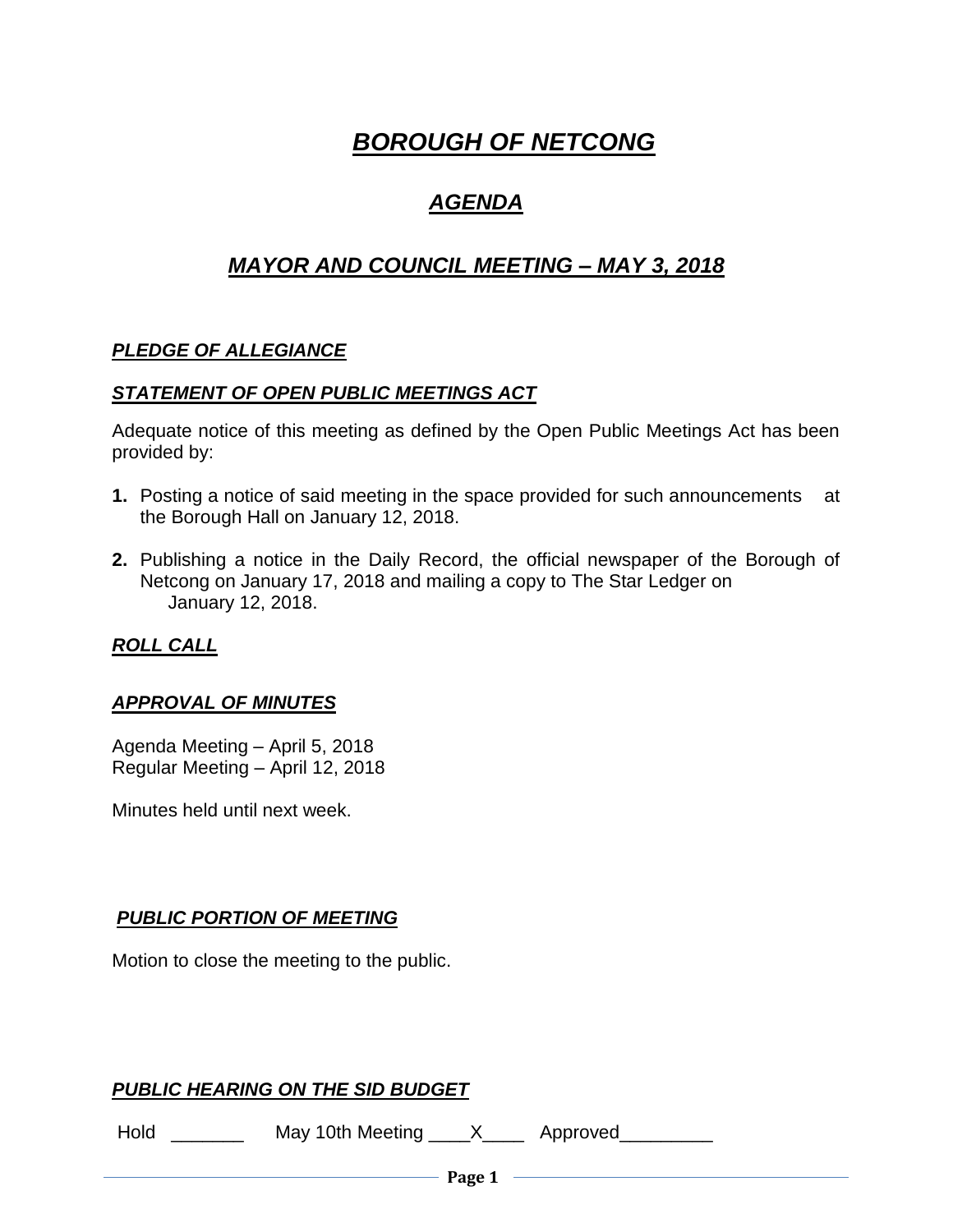**Resolution #2017-48**-Resolution to Approve the 2018 Budget

Hold \_\_\_\_\_\_\_\_\_\_ May 10th Meeting \_\_\_\_X\_\_\_\_\_ Approved\_\_\_\_\_\_\_\_\_

#### *PROCLAMATIONS*

None

#### *ORDINANCE ADOPTIONS*

**1. Ordinance 2018-5 -** Ordinance to Exceed the Municipal Budget Appropriation Limits and to Establish a Cap Bank

)

Hold\_\_\_\_\_\_\_\_\_\_\_\_ May 10 Meeting \_\_X\_\_\_\_\_ Approved\_\_\_\_\_\_\_\_\_\_

**2**. **Ordinance 2018-6-** To Amend Chapter 54 "Police Department" of the Revised General Ordinances of the Borough of Netcong Related to Requisites for Appointment and Promotion in the Department

Hold May 10 Meeting X Approved

**3. Bond Ordinance 2018-7 -** BOND ORDINANCE TO AUTHORIZE THE MAKING OF VARIOUS PUBLIC IMPROVEMENTS AND THE ACQUISITION OF NEW COMMUNICATION AND SIGNAL SYSTEMS EQUIPMENT AND A NEW AUTOMOTIVE VEHICLE, INCLUDING ORIGINAL APPARATUS AND EQUIPMENT, IN, BY AND FOR THE BOROUGH OF NETCONG, IN THE COUNTY OF MORRIS, STATE OF NEW JERSEY, TO APPROPRIATE THE SUM OF \$355,000 TO PAY THE COST THEREOF, TO MAKE A DOWN PAYMENT, TO AUTHORIZE THE ISSUANCE OF BONDS TO FINANCE SUCH APPROPRIATION AND TO PROVIDE FOR THE ISSUANCE OF BOND ANTICIPATION NOTES IN ANTICIPATION OF THE ISSUANCE OF SUCH BONDS.

Hold May 10 Meeting X Approved

**4. Bond Ordinance 2018-8 -** BOND ORDINANCE TO AUTHORIZE THE MAKING OF VARIOUS PUBLIC IMPROVEMENTS IN, BY AND FOR THE BOROUGH OF NETCONG, IN THE COUNTY OF MORRIS, STATE OF NEW JERSEY, TO APPROPRIATE THE SUM OF \$550,000 TO PAY THE COST THEREOF, TO APPROPRIATE STATE GRANTS, TO AUTHORIZE THE ISSUANCE OF BONDS TO FINANCE SUCH APPROPRIATION AND TO PROVIDE FOR THE ISSUANCE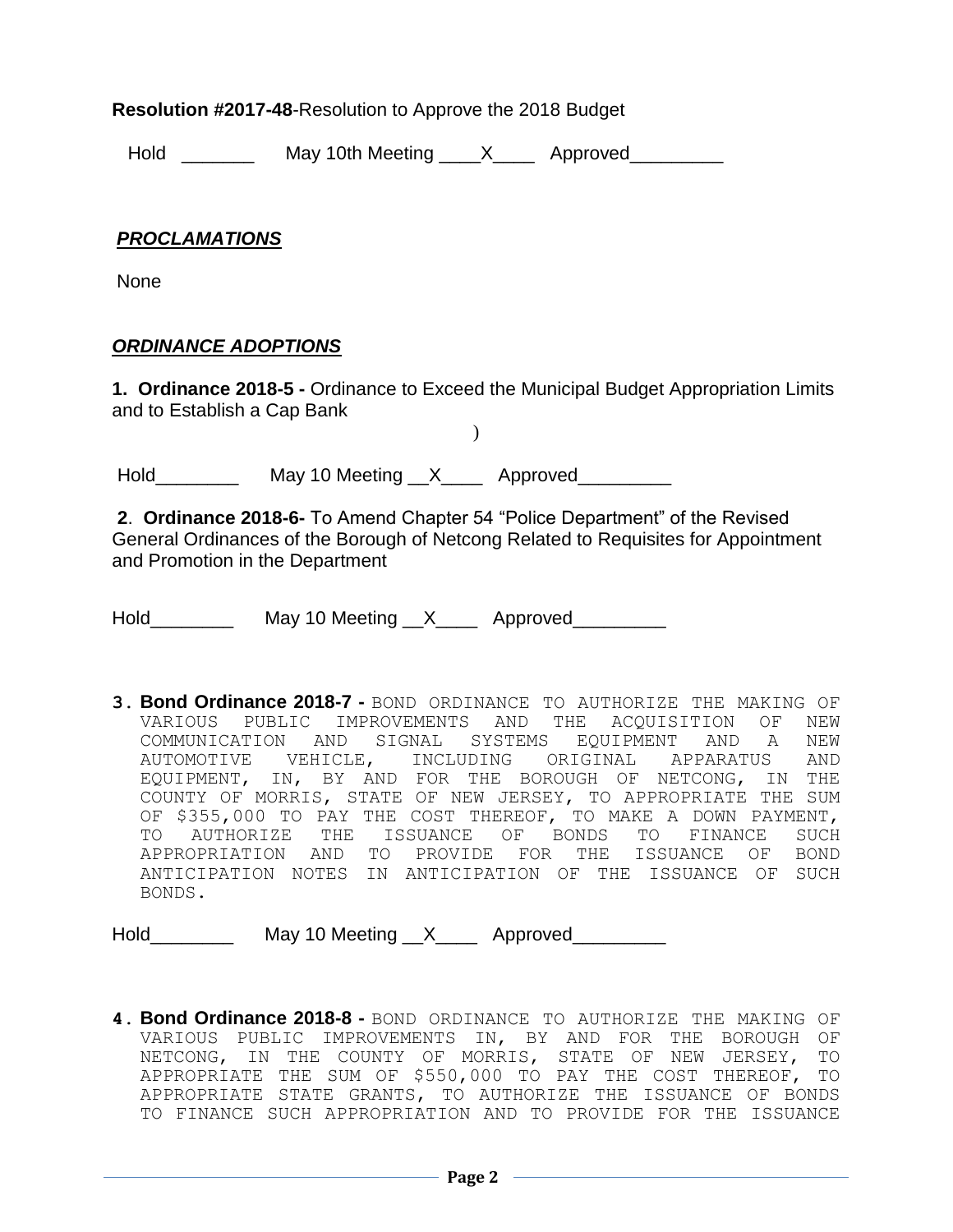OF BOND ANTICIPATION NOTES IN ANTICIPATION OF THE ISSUANCE OF SUCH BONDS.

Hold\_\_\_\_\_\_\_\_\_\_\_ May 10 Meeting \_\_X\_\_\_\_\_ Approved\_\_\_\_\_\_\_\_\_

**5. Capital Ordinance 2018-9 -** CAPITAL ORDINANCE OF THE BOROUGH OF NETCONG, IN THE COUNTY OF MORRIS, NEW JERSEY AUTHORIZING THE ACQUISITION OF A BACKHOE IN, BY AND FOR THE SEWER UTILITY OF THE BOROUGH, APPROPRIATING THEREFOR THE SUM OF \$100,000 AND PROVIDING THAT SUCH SUM SO APPROPRIATED SHALL BE RAISED FROM THE SEWER UTILITY CAPITAL IMPROVEMENT FUND.

Hold\_\_\_\_\_\_\_\_\_\_ May 10 Meeting \_\_X\_\_\_\_ Approved\_\_\_\_\_\_\_\_\_

**6. Capital Ordinance 2018-10 -** CAPITAL ORDINANCE OF THE BOROUGH OF NETCONG, IN THE COUNTY OF MORRIS, NEW JERSEY AUTHORIZING THE REFURBISHMENT OF WELL NO. 5 IN, BY AND FOR THE WATER UTILITY OF THE BOROUGH, APPROPRIATING THEREFOR THE SUM OF \$40,000 AND PROVIDING THAT SUCH SUM SO APPROPRIATED SHALL BE RAISED FROM THE WATER UTILITY CAPITAL IMPROVEMENT FUND.

Hold May 10 Meeting X Approved

#### *PUBLIC HEARING AND ADOPTION OF THE 2018 MUNICIPAL BUDGET*

**Resolution 2017-51** -To Read the 2018 Budget by Title Only.

Hold\_\_\_\_\_\_\_\_\_\_\_\_ May 10th Meeting \_\_\_X\_\_\_\_\_\_ Approved

**Resolution 2018- 52**-To Adopt the 2018 Budget.

Hold\_\_\_\_\_\_\_\_\_\_\_ May 10th Meeting \_\_\_X\_\_\_\_\_\_ Approved\_\_\_\_\_\_\_\_\_

#### *CORRESPONDENCE*

1. Letter – Our Lady of the Assumption Society, Inc.